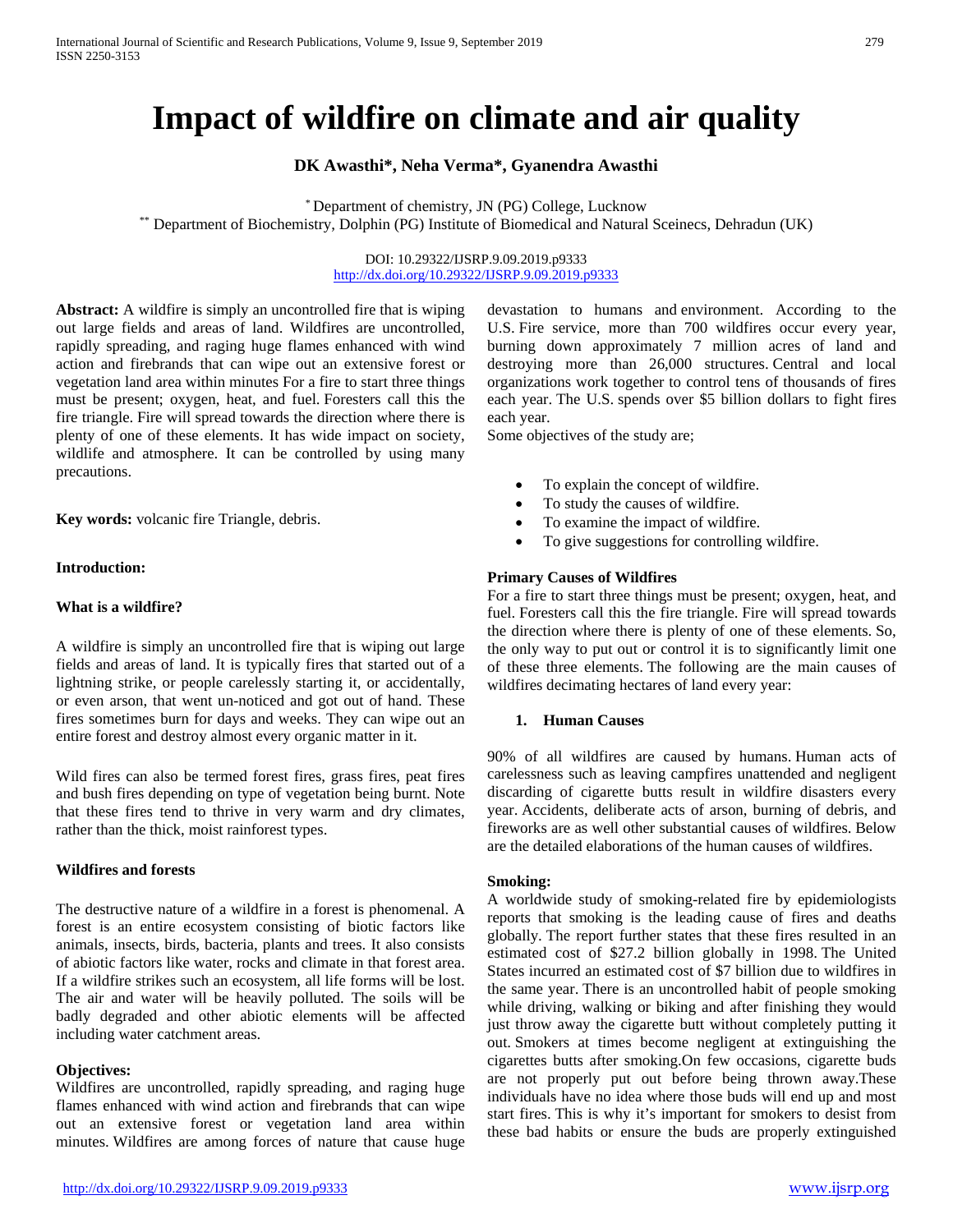before throwing away. This kind of carelessness is what leads to wildfire disasters in many areas as the cigarette butt may end up starting a fire.

# **Unattended Campfires:**

Camping is a fascinating experience and I bet most people love camping as a way of connecting with nature and to experience some good time outdoors. However, during camping or outdoor activities people normally leave lit fires or combusting materials unattended to which can ignite wildfires. It is imperative for all lit fires and combusting materials to be totally extinguished after use to avoid wildfire disasters.

Humans sparked off about half of the 73,110 wildfires on wild lands in the United Sates in the period between 2006 and 2015. In that period, campfires contributed to one-third of the 33,700 human-instigated wildfires. Those wildfires decimated more than 1.2 million acres of land. These figures underscore the capability of campfires to start a huge wildfire. In this day and age, camping has become a big thing. Individuals, both old and young want to get out of the busy, crowded and polluted cities and its environs to spend quality time in the woods and enjoy the natural wonders. Fire is needed when temperatures fall during camping. Campfire is able to start wildfires if not properly put out.

# **Burning Debris:**

Wastes and trash are on several occasions burned to ashes as a way of reducing the accumulation of rubbish. What is left after burning the waste matter or trash is debris that burns slowly. This slowly burning debris can potentially set anything ablaze and start a wildfire because of the heat.Burning debris is common in remote areas to get rid of junk, refuse and yard waste.Most areas permit burning of such debris. Therefore lots of people tend to think of burning debris as the first option when they pile up. But in few instances, these fires start to spread and overwhelm the individuals and leads to massive fire outbreaks.Some governments have stepped in to mitigate the situation by requiring individuals to obtain burn permits before combusting any debris.

### **Fireworks:**

Fireworks are used by humans for various reasons such as celebrations, sending signals, or illuminating areas. Birthdays, Christmas, and New Year attract wild celebrations accompanied by fireworks.

However, their explosive nature can start wildfires. Only one stray spark can start a huge wildfire and decimate hundreds of acres and lead to serious injuries. Also, due to their slow burning rate, the remaining pieces can land in unintended places thereby starting a wildfire. In 2016, fireworks started 57 fires in the state of Nebraska in the United States that culminated to \$285,365 in losses. It's, therefore, critical to recognize the explosive nature and huge potential of fireworks to cause massive wildfires by blasting them at the right places.

Machinery accidents such as the explosion of gas balloons and car crashes can ignite wildfires.

The hot and explosive sparks from machinery accidents or engines can start huge forest or bush fires if the machines are operating within or adjacent to the forest or bush areas respectively.

Old outdated appliances, faulty electric outlets, extension cords, outdated wiring; space heaters can contribute to electric fires in homes when they go wrong. In fact, according to the U.S. Fire Administration, 28,600 fires are caused by electric appliances gone wrong each year. Most are accidental, but if not identified fast, they can result in widespread wildfires. Lawn mowers, car crashes, and gas balloons can also contribute to starting wildfires.

#### **Arson:**

Some people may intentionally set fire to destroy land, house or any other property. This act of malicious burning of property makes up about 30% of all wildfire events. A person responsible for this heinous act is known as an arsonist. Arson specialists have substantiated that numerous fires are caused by arsonists, and that it attributes to approximately 30% of wildfire reports. As a result, arson has a dramatic effect on the risk of wildfires and can only be avoided if people desist from this kind of wicked behaviour. Relevant authorities must be informed as soon as arson acts are witnessed.

# *2. Natural Causes*

Natural causes account for about 10% of all wildfires. Nevertheless, wildfires occurring as a result of natural causes vary from one region to another depending on the vegetation, weather, climate and topography. There are only two main natural causes which are lightning and volcanic eruptions.

#### **3. Lightning:**

A fairly good number of wildfires are triggered by lightning. It a little bit difficult to agree with this fact, but researchers have found out that it's a common trigger. A lightning strike can produce a spark. Sometimes the lightening can strike power cables, trees, or rocks and any other thing and this can trigger off a fire.

The type of lightning associated with wildfires is known as hot lightning. It has less voltage currents but strikes repeatedly for longer periods. As such, fires are normally initiated by the persistent hot lightning bolts that strike rocks, trees, power cables or any other thing that might ignite a fire.

# **4.Volcanic eruption:**

Hot magma in the earth's crusts is usually expelled out as lava during a volcanic eruption. The hot lava then flows into nearby fields or lands to start wildfires.

# **Effects of Wildfires**

**1. Loss of Ecosystems and Biodiversity**

# **Machinery Accidents:**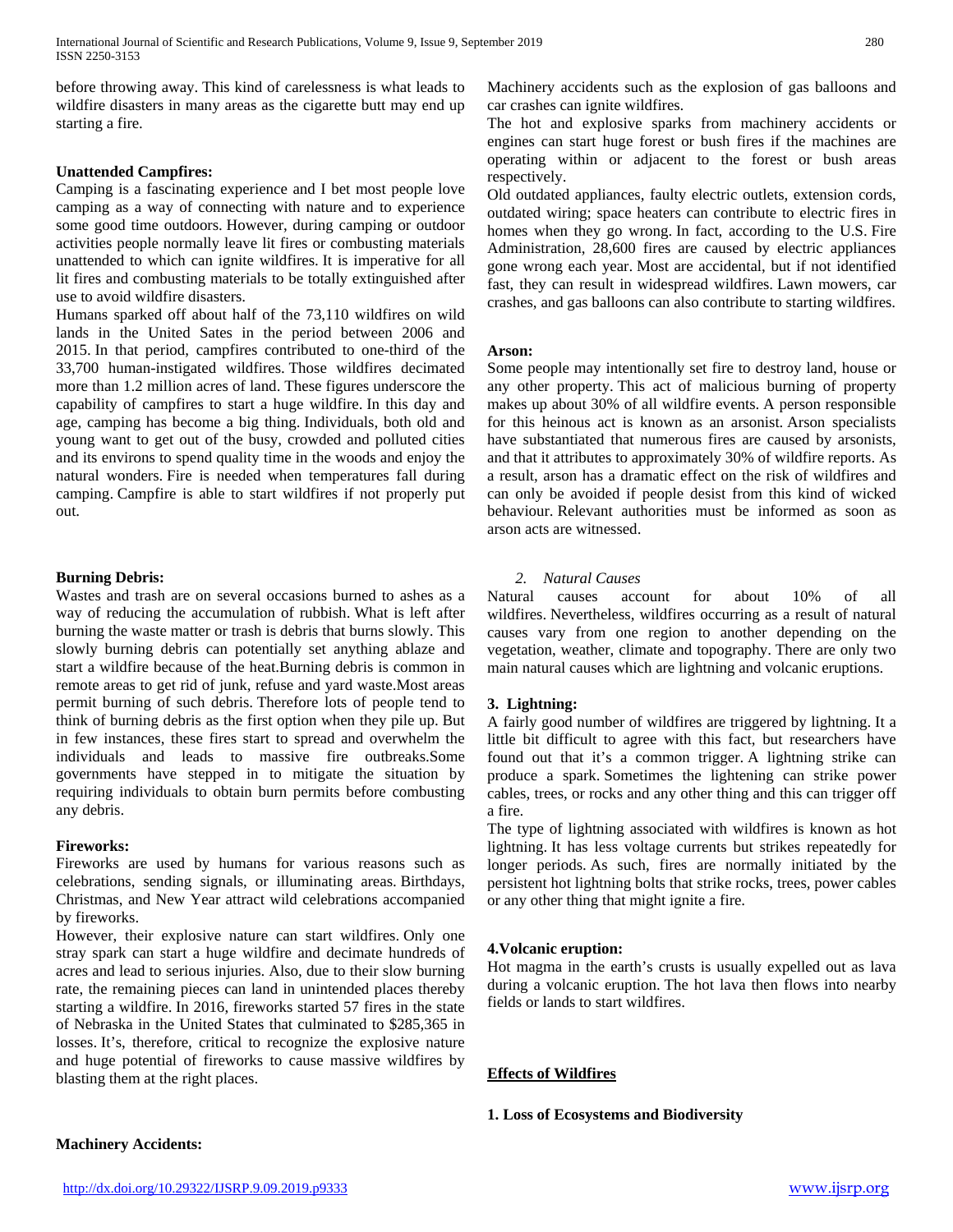Wildfires destroy the habitats and the intricate relationships of diverse fauna leading to loss of ecosystems and [biodiversity.](https://www.eartheclipse.com/ecosystem/why-is-biodiversity-important-and-reasons-for-loss-of-biodiversity.html)  Wildfires simply damage the habitable and adaptable land for specific animal and plant species. It alters or kills the plant life features which support thousands of wildlife thereby forcing the animals out of the regions or even killing them.

Smaller and rare animals including birds, squirrels, insects, rabbits, and snakes are mainly at high risks of death, whereas some plant species are burnt to ashes. Besides, wildfires can even lead to extinction for certain animals.Wildfires can be so severe that they decimate the habits and critical relationships of plants and animals causing loss of ecosystem.

Most animals are able to detect oncoming fires and migrate early. Those that can't move faster are killed. Since plant life that supports life in the area is burnt down, animals have to look for habitats elsewhere.

# **2.Forest Degradation**

Forest fires such as the ones that commonly happen in dry tropical forests are a major cause of [forest degradation.](https://www.eartheclipse.com/environment/solid-reasons-stop-deforestation-you-need-know-today.html)  Whenever forest fires are experienced, thousands of acres of trees and vegetation cover are wiped out. Almost every year, forests fires are witnessed across different forest regions which persistently reduce the quality of certain forest features like soil fertility, biodiversity, and ecosystems.

# **3.Air Pollution**

We all know that living plant matter purifies the atmospheric air we depend on for respiration. They achieve this by taking in carbon dioxide, [greenhouse gases,](https://www.eartheclipse.com/global-warming/greenhouse-effect-greenhouse-gases.html) and air impurities and later give off oxygen. When plant life is exterminated by fires, the quality of air we breathe in declines and greenhouse gasses increase in the atmosphere leading to [climate change](https://www.eartheclipse.com/climate-change/is-climate-change-real.html) and [global](https://www.eartheclipse.com/global-warming/10-reasons-why-global-warming-is-real.html)  [warming.](https://www.eartheclipse.com/global-warming/10-reasons-why-global-warming-is-real.html) In addition, the huge clouds of smoke instigated by wildfires lead to [massive air pollution.](https://www.eartheclipse.com/pollution/primary-causes-of-air-pollution.html)

Trees and vegetation covers act as purifiers of the air we breathe by absorbing carbon dioxide and other greenhouse gases as well as other air impurities and gives out oxygen. When they are burned down, it means more greenhouse gases increases in the atmosphere, resulting in [global warming.](https://www.eartheclipse.com/global-warming/20-devastating-effects-of-global-warming.html) Furthermore, huge amounts of smoke and dust are discharged into the atmosphere, [causing air pollution.](https://www.eartheclipse.com/pollution/brilliant-solutions-to-air-pollution.html)

# **4.Soil Degradation**

Forest soils are loaded with nutrients emanating from decaying forest debris. Forest soils also consist of numerous natural features that support a plethora of life forms and organic activities. Wildfires also kill beneficial soil microorganisms that are responsible for breaking down the soil and promoting soil microbial activities. The burning of trees and vegetation cover also leaves the soil bare making it readily vulnerable to soil erosion. The high temperature caused by wildfires destroys almost the entire nutritive value of the soil.

#### **5.Economic Losses**

Many have witnessed fire-fighters battling wildfire on TV. This could give you a rough idea of the damage wildfires can cause to the vegetation and wildlife. Wildfires devastate everything in their path including property. On top of that, local authorities spend millions of dollars to put out or control the fire. An army of fire-fighters is normally deployed to extinguish raging fires. Airplanes are deployed to drops huge litters of water and phosphate fertilizer from high above, not to mention the truck and logistics involved. All these costs money and the area could suffer economically moving forward.

# **6.Destruction of Watersheds**

Trees and vegetation cover acts as watershed protectors since approximately all the water comes from forest-derived water tables. Whenever they burn, the natural protection systems for water tables, streams, and rivers may be affected.

# **7.Impacts to Human Well-being and Health**

Wildfires have contributed to some fatalities, especially impacting fire-fighters and lifesavers. The effect of smoke and dust also causes intense breathing discomfort and can worsen the health of people with allergies and respiratory disorders.

Although wildfires cause a lot of destruction and loss of lives, they have a few benefits too. The old vegetation burnt down allows new ones to spring up. There is always remarkable growth after a wildfire. Some tree species have their seeds opened and thrown to ash-enriched soils and begin to grow. For example, the Jack pine's cones open when exposed to intense heat from the fire and drop seeds into the ash-enriched soil. So, when the Jack pine dies in the fires, new ones grow.

Wildfires also promote flowering and fruiting of some plant species. This is because wood ash is one of the best fertilizers around. Wood ash contains just about every nutrient plants need including magnesium, potassium, and calcium. Ash also contain carbonates that help neutralize acidic soils to allow healthy growth of plants.The destructive effects of wildfires can be mitigated by being responsible when handling aspects that could trigger any fire and reporting early when you witness any natureinstigated fire.

#### **CONCLUSION**

After analyzing the whole concept, we can say that wildfire, or forest fire, vegetation fire, grass fire, brush fire, or bushfire (in Australasia), is an uncontrolled fire often occurring in wildland areas, but which can also consume houses or agricultural resources. It has wide impact on society, wildlife and atmosphere. It can be controlled by using many precautions.

# **References:**

1.[.https://www.eartheclipse.com/environment/various-causes](https://www.eartheclipse.com/environment/various-causes-and-effects-of-wildfires.html)[and-effects-of-wildfires.html](https://www.eartheclipse.com/environment/various-causes-and-effects-of-wildfires.html) 

[2.https://en.wikipedia.org/wiki/Wildfire](https://en.wikipedia.org/wiki/Wildfire)

[3.https://www.nationalgeographic.com/environment/natural](https://www.nationalgeographic.com/environment/natural-disasters/wildfires/)[disasters/wildfires/](https://www.nationalgeographic.com/environment/natural-disasters/wildfires/)

4Environmental science by Bernard j,Nebel and Richard T.Wright,PrenticeHall,New Jersey1993

5.Environmental Impact Assessment Edited by Peter wathern,Unwin Hyman,LONDON,1988